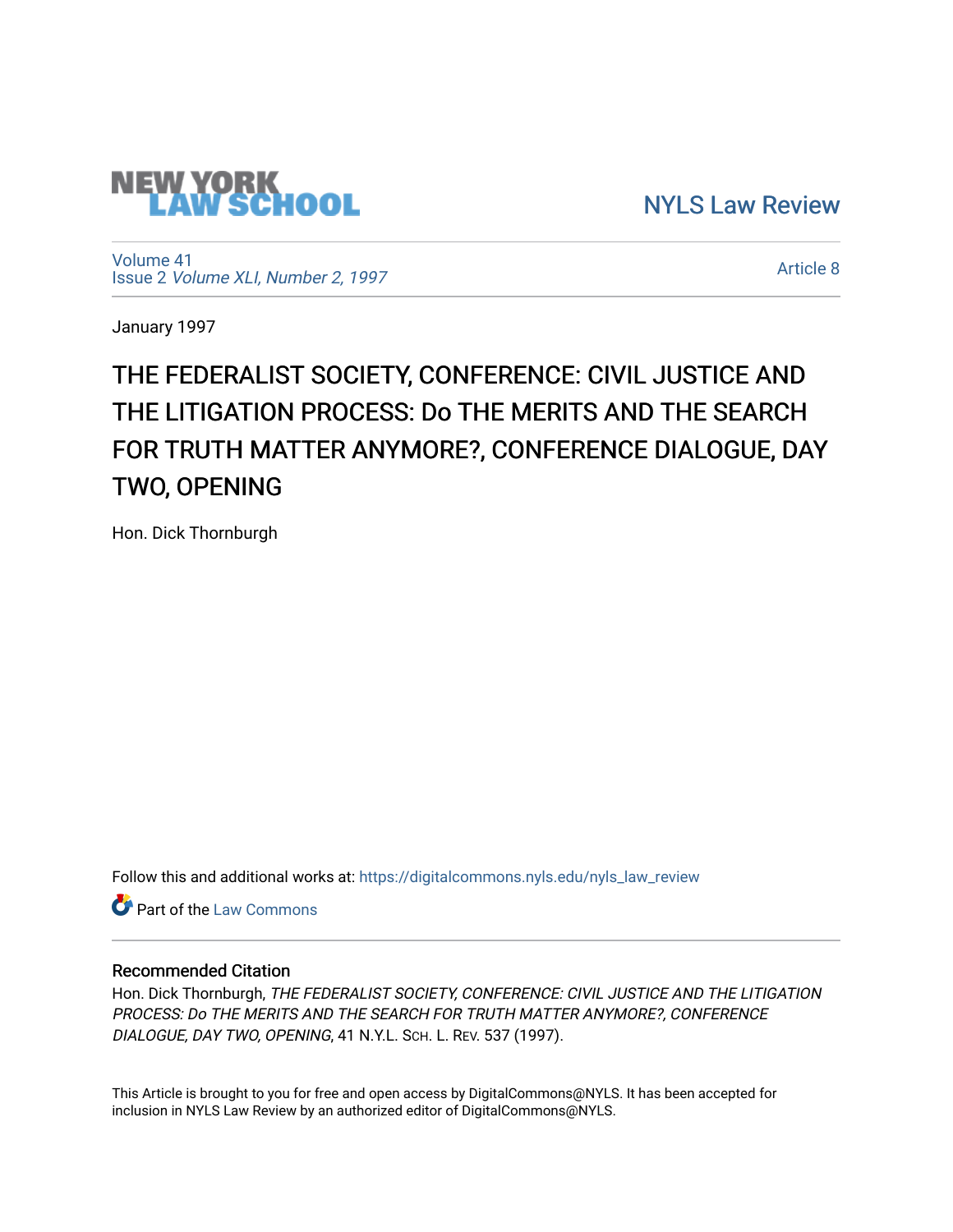#### **THE** FEDERALIST **SOCIETY**

## CONFERENCE: CIVIL JUSTICE AND THE LITIGATION PROCESS: Do THE MERITS **AND** THE SEARCH FOR TRUTH MATTER ANYMORE?

### DAY Two

#### **OPENING**

#### THE HONORABLE DICK THORNBURGH<sup>\*</sup>

Every time they have a big act in Las Vegas or any one of the centerpieces of show biz, a warmup act always comes out to get the crowd in a receptive frame of mind. I feel as if I am fulfilling that role this morning, given the distinguished panel that you are about to hear. I am delighted to be here, and I am particularly pleased to be involved, once again, with the Federalist Society, which does such a superb job in keeping issues of public concern out front. And, certainly, one of those issues today is the area of civil justice reform, which you will be looking at this week here in Washington.

As you have heard and will hear, this has been quite a year for those of us interested in civil justice reform. For the first time ever, the Congress of the United States passed comprehensive product liability reform with bipartisan support.' Additionally, in *BMW of North America, Inc., v. Gore*<sup>2</sup>, for the first time ever, the United States Supreme Court-on constitutional grounds-struck down as grossly excessive a punitive damage award.<sup>3</sup> At the same time, substantial progress has been made at the state level in enacting reforms that are designed to bring our civil justice system into balance.<sup> $\frac{4}{1}$ </sup> Most notably and most recently, after

*1. See* Product Liability Reform Act of 1995, H.R. 956, 104th Cong. (1995). The Act was vetoed by President Clinton on May 6, 1996. *See* 142 CONG. REc. H4425 (May 6, 1996) (veto message from the President of the United States); *see also Tort Reform Legislation Since 1994,* West's Legal News, Dec. 6, 1996, *available in* 1996 WL 699299.

2. 116 **S.** Ct. 1589 (1996).

*3. See id.* at 1598-99.

*4. See, e.g.,* Civil Justice Reform Amendments of 1995, Pub. Act No. 89-7, 1995 **I11.** Legis. Serv. 224 (West); 1996 Ohio Laws 244; 1996 Ohio Legis. Bull. 2046 (Anderson). *See generally Tort Reform Legislation Since 1994, supra* note 1.

537

<sup>\*</sup> Counsel, Kirkpatrick & Lockhart, LLP. He previously served as Governor of Pennsylvania, the 76th Attorney General of the United States during the Reagan and Bush Administrations, and as Under-Secretary-General of the United Nations.